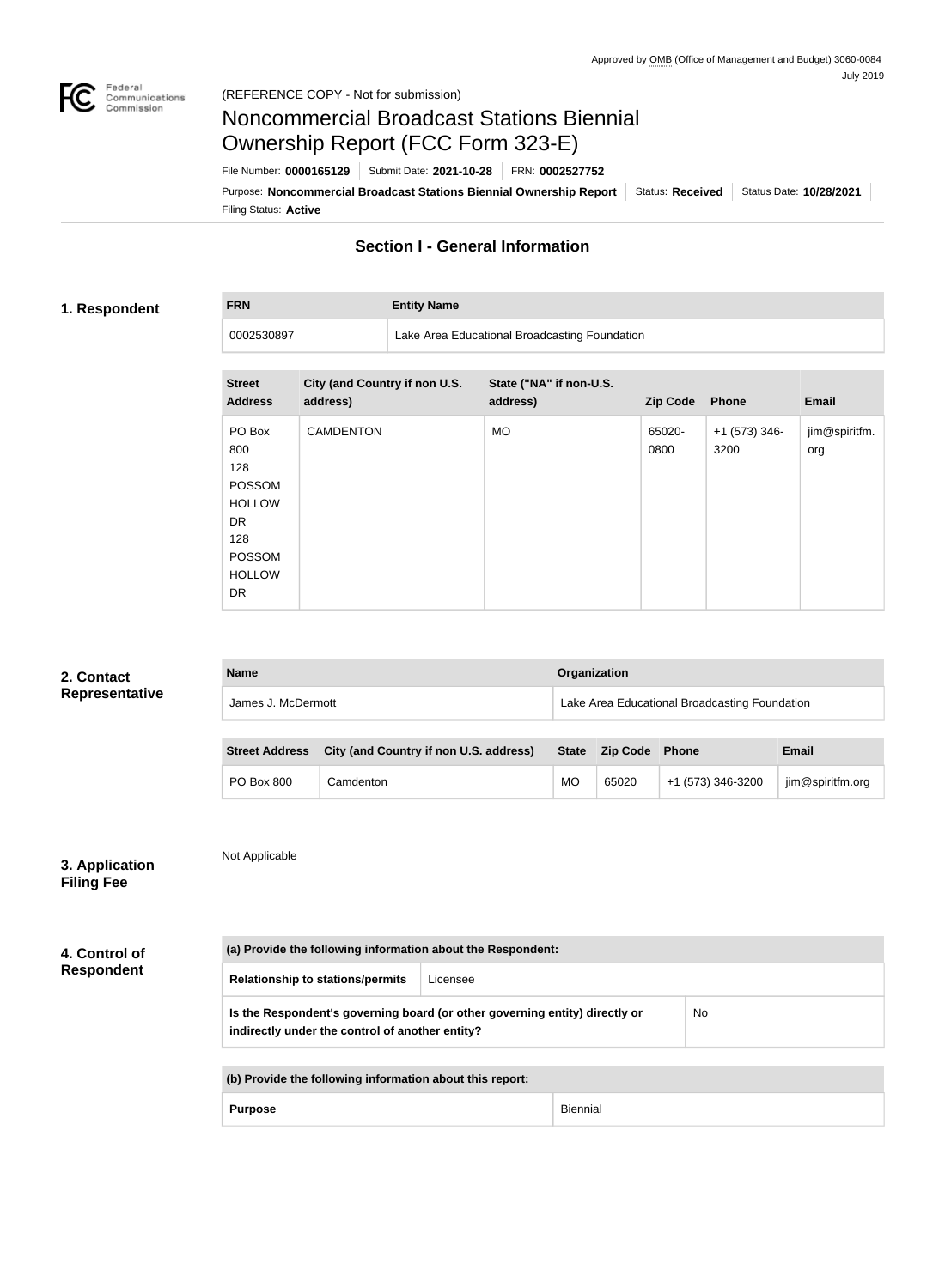**When filing a biennial ownership report or validating and resubmitting a prior biennial ownership report, this date must be Oct. 1 of the year in which this report is filed.**

### **5. Licensee(s) and Station(s)**

**Respondent is filing this report to cover the following Licensee(s) and station(s):**

| <b>Licensee/Permittee Name</b><br><b>FRN</b>  |                  |                    |              |                |
|-----------------------------------------------|------------------|--------------------|--------------|----------------|
| Lake Area Educational Broadcasting Foundation | 0002530897       |                    |              |                |
| Fac. ID No.                                   | <b>Call Sign</b> | <b>City</b>        | <b>State</b> | <b>Service</b> |
| 14065                                         | <b>KCKH</b>      | <b>MANSFIELD</b>   | <b>MO</b>    | <b>FM</b>      |
| 36247                                         | <b>K208BO</b>    | WARSAW             | <b>MO</b>    | <b>FX</b>      |
| 36254                                         | <b>K274CD</b>    | <b>ROLLA</b>       | <b>MO</b>    | <b>FX</b>      |
| 36256                                         | <b>K207AY</b>    | <b>ST. ROBERT</b>  | <b>MO</b>    | <b>FX</b>      |
| 36257                                         | K211FV           | <b>SEDALIA</b>     | <b>MO</b>    | <b>FX</b>      |
| 36258                                         | KCVO-FM          | <b>CAMDENTON</b>   | <b>MO</b>    | <b>FM</b>      |
| 69666                                         | <b>KCVJ</b>      | <b>OSCEOLA</b>     | <b>MO</b>    | <b>FM</b>      |
| 78923                                         | <b>KVSR</b>      | <b>KIRKSVILLE</b>  | <b>MO</b>    | <b>FM</b>      |
| 78932                                         | <b>KCVQ</b>      | <b>KNOB NOSTER</b> | <b>MO</b>    | <b>FM</b>      |
| 81962                                         | <b>KSJI</b>      | ST. JOSEPH         | <b>MO</b>    | <b>FM</b>      |
| 83870                                         | <b>KCVK</b>      | <b>OTTERVILLE</b>  | <b>MO</b>    | <b>FM</b>      |
| 86960                                         | <b>KCVZ</b>      | <b>DIXON</b>       | <b>MO</b>    | <b>FM</b>      |
| 87796                                         | <b>KCKV</b>      | <b>KIRKSVILLE</b>  | <b>MO</b>    | <b>FM</b>      |
| 90453                                         | <b>KCVY</b>      | CABOOL             | <b>MO</b>    | <b>FM</b>      |
| 91489                                         | <b>KCKF</b>      | <b>CUBA</b>        | <b>MO</b>    | <b>FM</b>      |
| 92246                                         | <b>KCVX</b>      | <b>SALEM</b>       | <b>MO</b>    | <b>FM</b>      |
| 140026                                        | <b>K285FC</b>    | JEFFERSON CITY     | <b>MO</b>    | <b>FX</b>      |
| 140750                                        | <b>K254BU</b>    | <b>MARSHALL</b>    | <b>MO</b>    | <b>FX</b>      |
| 152452                                        | <b>K281AT</b>    | <b>LEBANON</b>     | <b>MO</b>    | <b>FX</b>      |
| 154612                                        | <b>K293AX</b>    | JEFFERSON CITY     | <b>MO</b>    | <b>FX</b>      |
| 173707                                        | <b>KCKE</b>      | <b>CHILLICOTHE</b> | <b>MO</b>    | <b>FM</b>      |
| 175649                                        | <b>KCKJ</b>      | <b>SARCOXIE</b>    | <b>MO</b>    | <b>FM</b>      |
| 184972                                        | <b>KCKP</b>      | LAURIE             | <b>MO</b>    | <b>FM</b>      |
| 184974                                        | <b>KCKZ</b>      | <b>HUNTSVILLE</b>  | <b>MO</b>    | <b>FM</b>      |

# **Section II – Biennial Ownership Information**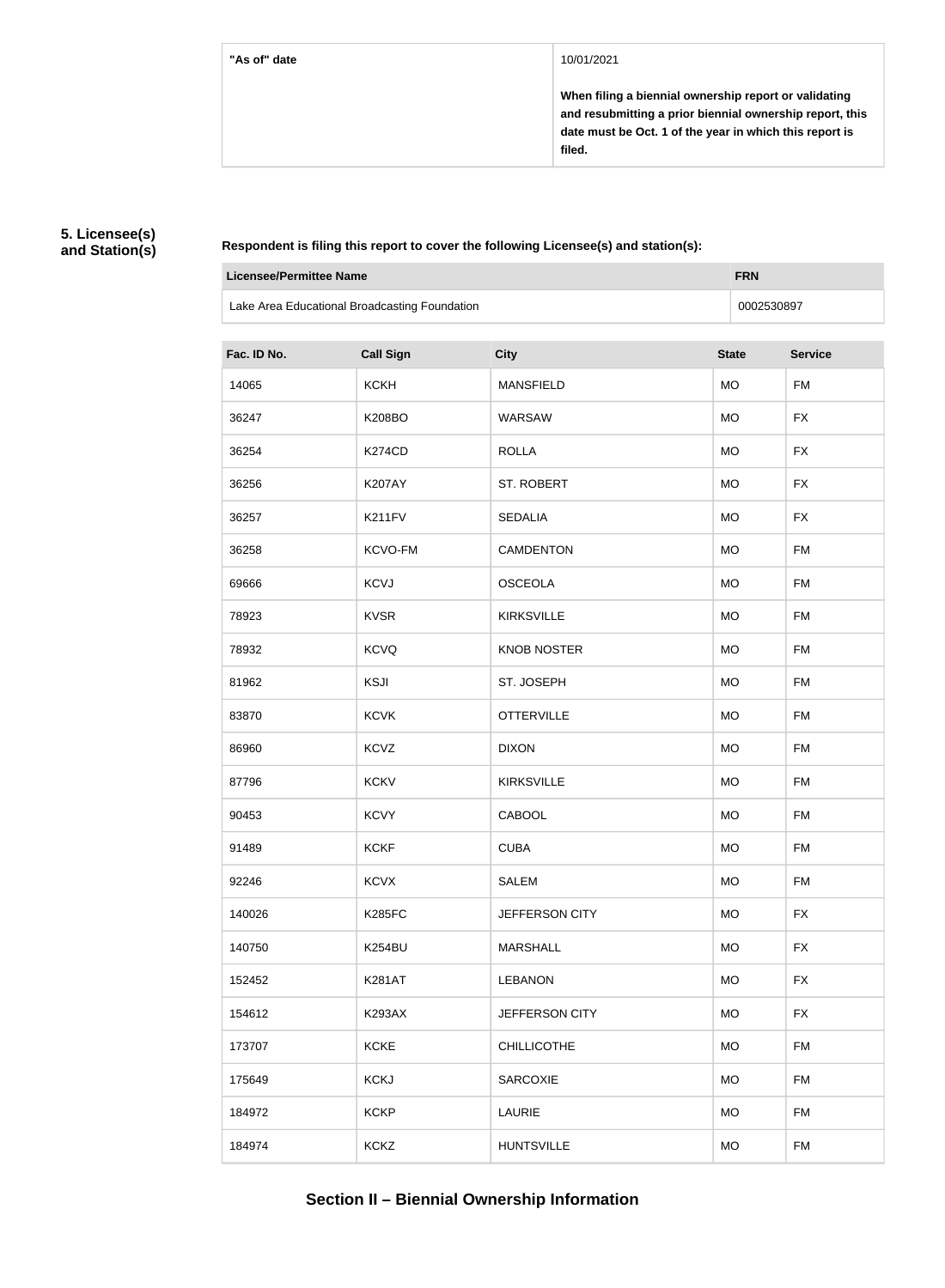Licensee Respondents that hold authorizations for one or more full power television, AM, and/or FM stations should list all contracts and other instruments set forth in 47 C.F.R. Section 73.3613(a) through (c) for the facility or facilities listed on this report. If the agreement is a network affiliation agreement, check the appropriate box. Otherwise, select "Other." Non-Licensee Respondents should select "Not Applicable" in response to this question.

| <b>Document Information</b>                     |                                                                            |  |  |  |  |
|-------------------------------------------------|----------------------------------------------------------------------------|--|--|--|--|
| Description of contract or instrument           | <b>Articles of Trust</b>                                                   |  |  |  |  |
| Parties to contract or instrument               | The Officers at that time: Wayne Cooper, Gayle Owens, &<br>Alice McDermott |  |  |  |  |
| Date of execution                               | 01/1984                                                                    |  |  |  |  |
| Date of expiration                              | No expiration date                                                         |  |  |  |  |
| <b>Agreement type</b><br>(check all that apply) | Other<br><b>Agreement Type:</b> Station organizational document            |  |  |  |  |

### **2. Ownership Interests**

**(a)** Ownership Interests. This Question requires Respondents to enter detailed information about ownership interests by generating a series of subforms. Answer each question on each subform. The first subform listing should be for the Respondent itself. If the Respondent is not a natural person, also list each of the officers, members of the governing board (or other governing entity), stockholders, and any other persons or entities with a direct attributable interest in the Respondent pursuant to the standards set forth in 47 C.F.R. Section 73.3555. (A "direct" interest is one that is not held through any intervening companies or entities.) List each interest holder with a direct attributable interest in the Respondent separately.

Leave the percentage of total assets (Equity Debt Plus) field blank for an interest holder unless that interest holder has an attributable interest in the Respondent solely on the basis of the Commission's Equity Debt Plus attribution standard, 47 C.F.R. Section 73.3555, Note 2(i).

In the case of vertical or indirect ownership structures, list only those interests in the Respondent that also represent an attributable interest in the Licensee(s) for which the report is being submitted.

Entities that are part of an organizational structure that includes holding companies or other forms of indirect ownership must file separate ownership reports. In such a structure do not report, or file a separate report for, any interest holder that does not have an attributable interest in the Licensee(s) for which the report is being submitted.

Please see the Instructions for further detail concerning interests that must be reported in response to this question.

The Respondent must provide an FCC Registration Number for each interest holder reported in response to this question. Please see the Instructions for detailed information and guidance concerning this requirement.

| <b>Ownership Information</b>                          |                                               |                      |  |  |
|-------------------------------------------------------|-----------------------------------------------|----------------------|--|--|
| <b>FRN</b>                                            | 0002530897                                    |                      |  |  |
| <b>Entity Name</b>                                    | Lake Area Educational Broadcasting Foundation |                      |  |  |
| <b>Address</b>                                        | PO Box                                        | 800                  |  |  |
|                                                       | <b>Street 1</b>                               | 128 POSSOM HOLLOW DR |  |  |
|                                                       | <b>Street 2</b>                               | 128 POSSOM HOLLOW DR |  |  |
|                                                       | <b>City</b>                                   | <b>CAMDENTON</b>     |  |  |
|                                                       | State ("NA" if non-U.S.<br>address)           | <b>MO</b>            |  |  |
|                                                       | <b>Zip/Postal Code</b>                        | 65020-0800           |  |  |
|                                                       | Country (if non-U.S.<br>address)              | <b>United States</b> |  |  |
| <b>Listing Type</b>                                   | Respondent                                    |                      |  |  |
| <b>Positional Interests</b><br>(check all that apply) | Respondent                                    |                      |  |  |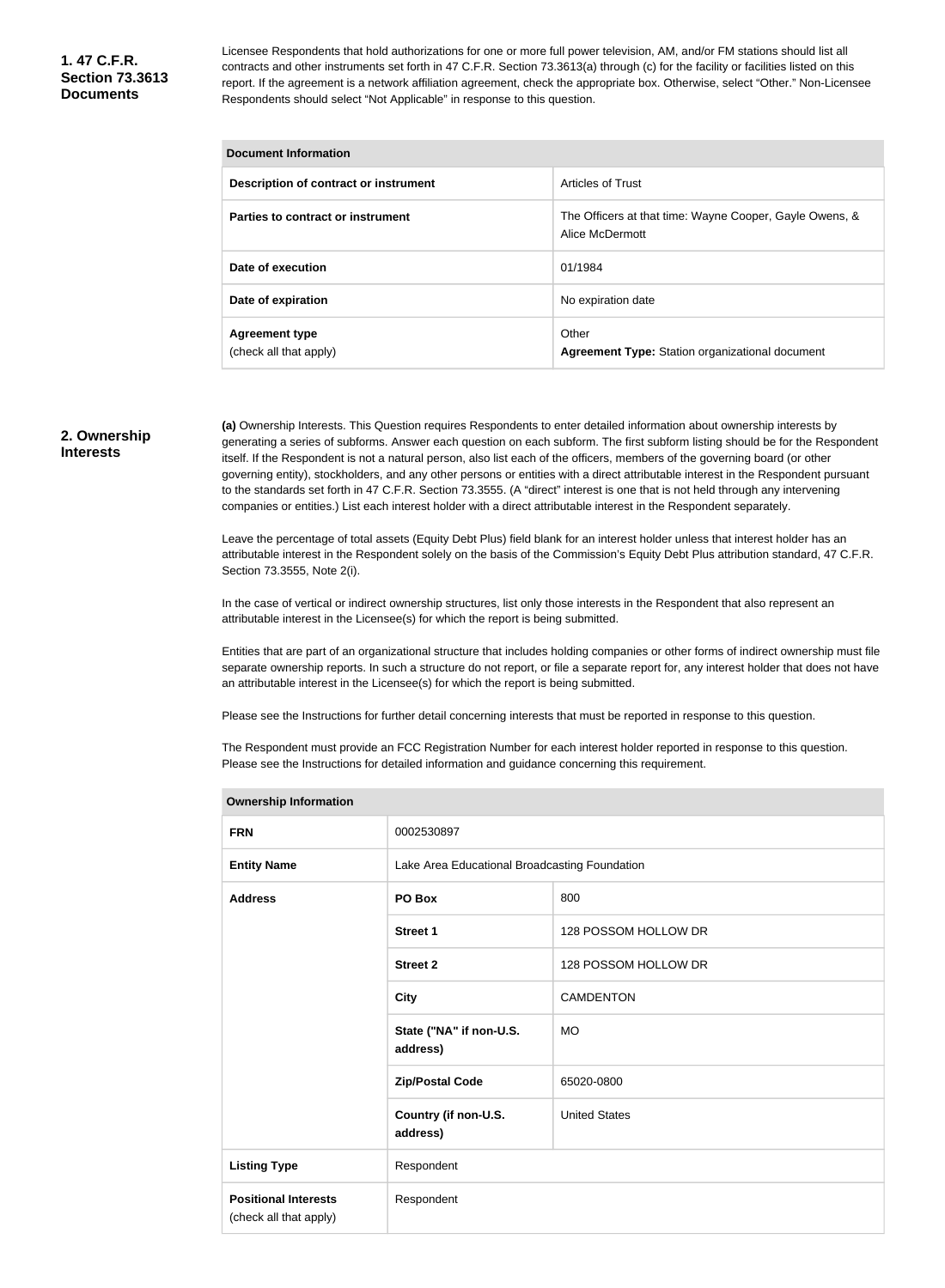| <b>Tribal Nation or Tribal</b><br><b>Entity</b>                                                                            | Interest holder is not a Tribal nation or Tribal entity |         |     |
|----------------------------------------------------------------------------------------------------------------------------|---------------------------------------------------------|---------|-----|
| <b>Interest Percentages</b><br>(enter percentage values)<br>from $0.0$ to $100.0$ )                                        | Voting                                                  | $0.0\%$ |     |
|                                                                                                                            | <b>Equity</b>                                           | 0.0%    |     |
|                                                                                                                            | <b>Total assets (Equity Debt</b><br>Plus)               | $0.0\%$ |     |
| Does interest holder have an attributable interest in one or more broadcast stations<br>that do not appear on this report? |                                                         |         | No. |

| <b>Ownership Information</b>                              |                                                                                      |                        |    |  |
|-----------------------------------------------------------|--------------------------------------------------------------------------------------|------------------------|----|--|
| <b>FRN</b>                                                | 9990134936                                                                           |                        |    |  |
| <b>Name</b>                                               | James McDermott                                                                      |                        |    |  |
| <b>Address</b>                                            | PO Box                                                                               |                        |    |  |
|                                                           | <b>Street 1</b>                                                                      | 747 Possom Hollow Dr   |    |  |
|                                                           | <b>Street 2</b>                                                                      |                        |    |  |
|                                                           | <b>City</b>                                                                          | Camdenton              |    |  |
|                                                           | State ("NA" if non-U.S.<br>address)                                                  | <b>MO</b>              |    |  |
|                                                           | <b>Zip/Postal Code</b>                                                               | 65020                  |    |  |
|                                                           | Country (if non-U.S.<br>address)                                                     | <b>United States</b>   |    |  |
| <b>Listing Type</b>                                       | Other Interest Holder                                                                |                        |    |  |
| <b>Positional Interests</b><br>(check all that apply)     | Officer                                                                              |                        |    |  |
| <b>Principal Profession or</b><br><b>Occupation</b>       | CEO                                                                                  |                        |    |  |
| By Whom Appointed or<br><b>Elected</b>                    | <b>Board of Trustees</b>                                                             |                        |    |  |
| Citizenship, Gender,                                      | Citizenship                                                                          | <b>US</b>              |    |  |
| <b>Ethnicity, and Race</b><br><b>Information (Natural</b> | Gender                                                                               | Male                   |    |  |
| <b>Persons Only)</b>                                      | <b>Ethnicity</b>                                                                     | Not Hispanic or Latino |    |  |
|                                                           | Race                                                                                 | White                  |    |  |
| <b>Interest Percentages</b><br>(enter percentage values   | <b>Voting</b>                                                                        | 26.0%                  |    |  |
| from 0.0 to 100.0)                                        | <b>Equity</b>                                                                        | 0.0%                   |    |  |
|                                                           | <b>Total assets (Equity Debt</b><br>Plus)                                            | 0.0%                   |    |  |
| that do not appear on this report?                        | Does interest holder have an attributable interest in one or more broadcast stations |                        | No |  |

# **Ownership Information FRN** 9990134937 **Name** Larry Ollison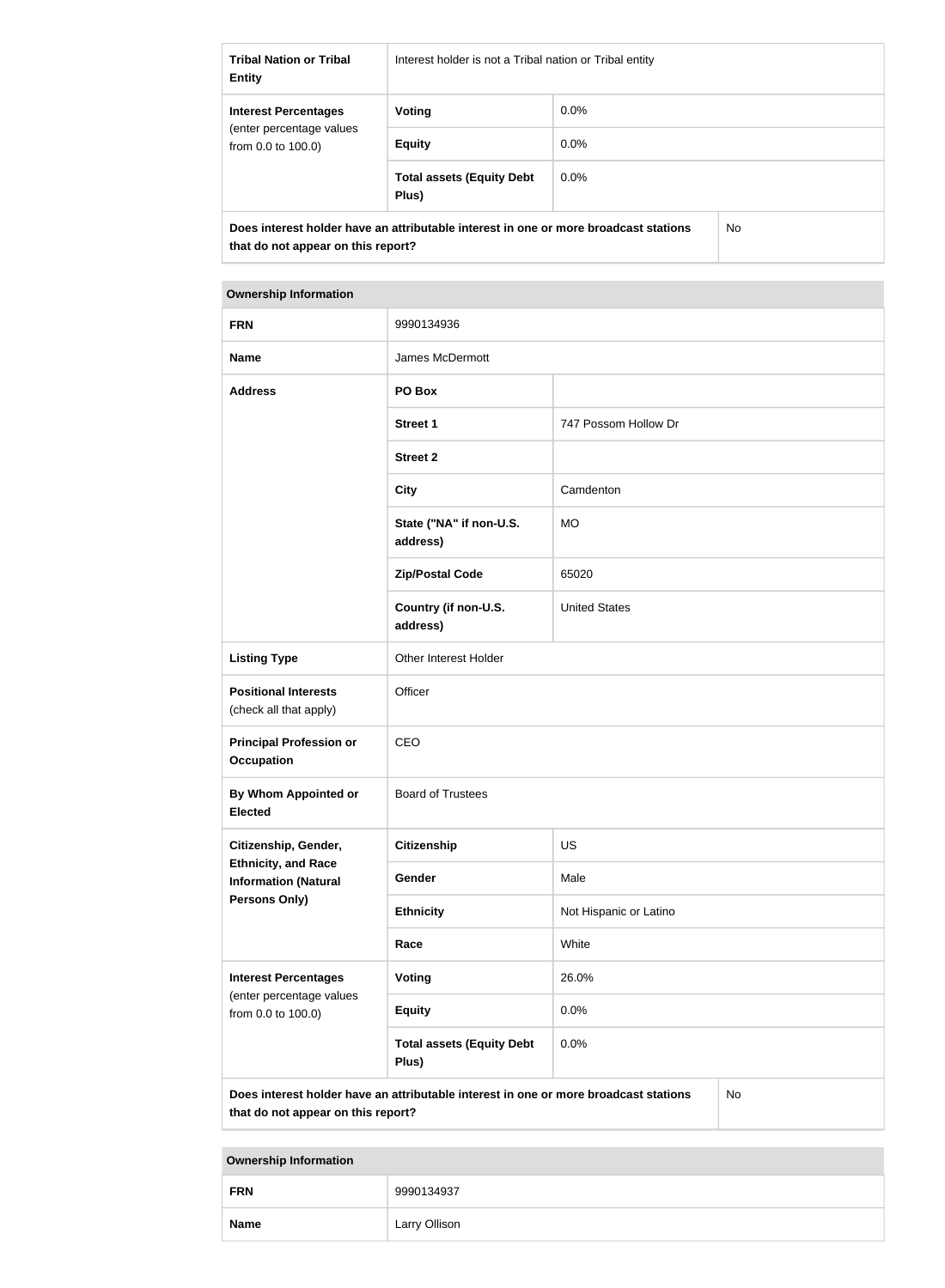| <b>Address</b>                                                                                                                   | PO Box                                    | 880                    |  |  |
|----------------------------------------------------------------------------------------------------------------------------------|-------------------------------------------|------------------------|--|--|
|                                                                                                                                  | <b>Street 1</b>                           |                        |  |  |
|                                                                                                                                  | <b>Street 2</b>                           |                        |  |  |
|                                                                                                                                  | <b>City</b>                               | Osage Beach            |  |  |
|                                                                                                                                  | State ("NA" if non-U.S.<br>address)       | <b>MO</b>              |  |  |
|                                                                                                                                  | <b>Zip/Postal Code</b>                    | 65065                  |  |  |
|                                                                                                                                  | Country (if non-U.S.<br>address)          | <b>United States</b>   |  |  |
| <b>Listing Type</b>                                                                                                              | Other Interest Holder                     |                        |  |  |
| <b>Positional Interests</b><br>(check all that apply)                                                                            | Officer                                   |                        |  |  |
| <b>Principal Profession or</b><br><b>Occupation</b>                                                                              | Minister                                  |                        |  |  |
| By Whom Appointed or<br><b>Elected</b>                                                                                           | <b>Board of Trustees</b>                  |                        |  |  |
| Citizenship, Gender,                                                                                                             | <b>Citizenship</b>                        | <b>US</b>              |  |  |
| <b>Ethnicity, and Race</b><br><b>Information (Natural</b>                                                                        | Gender                                    | Male                   |  |  |
| Persons Only)                                                                                                                    | <b>Ethnicity</b>                          | Not Hispanic or Latino |  |  |
|                                                                                                                                  | Race                                      | White                  |  |  |
| <b>Interest Percentages</b><br>(enter percentage values                                                                          | <b>Voting</b>                             | 24.0%                  |  |  |
| from 0.0 to 100.0)                                                                                                               | <b>Equity</b>                             | 0.0%                   |  |  |
|                                                                                                                                  | <b>Total assets (Equity Debt</b><br>Plus) | 0.0%                   |  |  |
| Does interest holder have an attributable interest in one or more broadcast stations<br>No<br>that do not appear on this report? |                                           |                        |  |  |

| <b>Ownership Information</b> |                                     |                      |  |  |  |
|------------------------------|-------------------------------------|----------------------|--|--|--|
| <b>FRN</b>                   | 9990134938                          |                      |  |  |  |
| <b>Name</b>                  | Alice McDermott                     |                      |  |  |  |
| <b>Address</b>               | PO Box                              |                      |  |  |  |
|                              | <b>Street 1</b>                     | 747 Possom Hollow Dr |  |  |  |
|                              | <b>Street 2</b>                     |                      |  |  |  |
|                              | <b>City</b>                         | Camdenton            |  |  |  |
|                              | State ("NA" if non-U.S.<br>address) | <b>MO</b>            |  |  |  |
|                              | <b>Zip/Postal Code</b>              | 65020                |  |  |  |
|                              | Country (if non-U.S.<br>address)    | <b>United States</b> |  |  |  |
| <b>Listing Type</b>          | Other Interest Holder               |                      |  |  |  |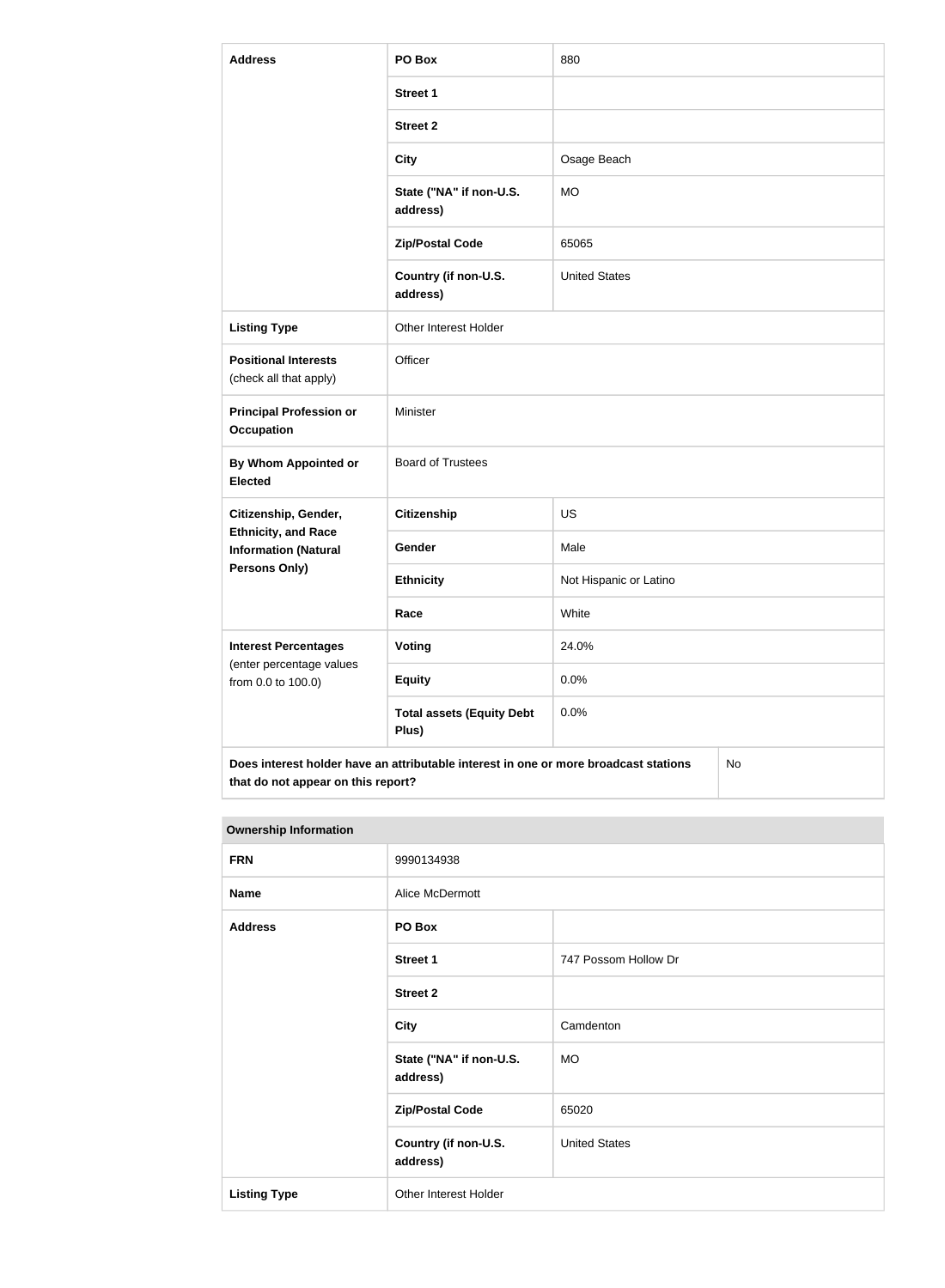| <b>Positional Interests</b><br>(check all that apply)                             | Officer                                                                              |                        |           |  |
|-----------------------------------------------------------------------------------|--------------------------------------------------------------------------------------|------------------------|-----------|--|
| <b>Principal Profession or</b><br><b>Occupation</b>                               | <b>CFO</b>                                                                           |                        |           |  |
| By Whom Appointed or<br><b>Elected</b>                                            | <b>Board of Trustees</b>                                                             |                        |           |  |
| Citizenship, Gender,<br><b>Ethnicity, and Race</b><br><b>Information (Natural</b> | <b>Citizenship</b>                                                                   | <b>US</b>              |           |  |
|                                                                                   | <b>Gender</b>                                                                        | Female                 |           |  |
| Persons Only)                                                                     | <b>Ethnicity</b>                                                                     | Not Hispanic or Latino |           |  |
|                                                                                   | Race                                                                                 | White                  |           |  |
| <b>Interest Percentages</b>                                                       | <b>Voting</b>                                                                        | 26.0%                  |           |  |
| (enter percentage values<br>from 0.0 to 100.0)                                    | <b>Equity</b>                                                                        | 0.0%                   |           |  |
|                                                                                   | <b>Total assets (Equity Debt</b><br>Plus)                                            | 0.0%                   |           |  |
|                                                                                   | Does interest holder have an attributable interest in one or more broadcast stations |                        | <b>No</b> |  |

**Does interest holder have an attributable interest in one or more broadcast stations that do not appear on this report?**

### **Ownership Information**

| <b>FRN</b>                                                | 9990134939                                            |                        |  |
|-----------------------------------------------------------|-------------------------------------------------------|------------------------|--|
| <b>Name</b>                                               | Don Neuharth                                          |                        |  |
| <b>Address</b>                                            | PO Box                                                |                        |  |
|                                                           | <b>Street 1</b>                                       | 5760 US-54             |  |
|                                                           | <b>Street 2</b>                                       |                        |  |
|                                                           | <b>City</b>                                           | Osage Beach            |  |
|                                                           | State ("NA" if non-U.S.<br>address)                   | <b>MO</b>              |  |
|                                                           | <b>Zip/Postal Code</b>                                | 65065                  |  |
|                                                           | Country (if non-U.S.<br>address)                      | <b>United States</b>   |  |
| <b>Listing Type</b>                                       | Other Interest Holder                                 |                        |  |
| <b>Positional Interests</b><br>(check all that apply)     | Member of Governing Board (or other governing entity) |                        |  |
| <b>Principal Profession or</b><br><b>Occupation</b>       | <b>Business Owner</b>                                 |                        |  |
| By Whom Appointed or<br><b>Elected</b>                    | <b>Board of Trustees</b>                              |                        |  |
| Citizenship, Gender,                                      | <b>Citizenship</b>                                    | US                     |  |
| <b>Ethnicity, and Race</b><br><b>Information (Natural</b> | Gender                                                | Male                   |  |
| <b>Persons Only)</b>                                      | <b>Ethnicity</b>                                      | Not Hispanic or Latino |  |
|                                                           | Race                                                  | White                  |  |
| <b>Interest Percentages</b>                               | Voting                                                | 24.0%                  |  |
| (enter percentage values                                  |                                                       |                        |  |